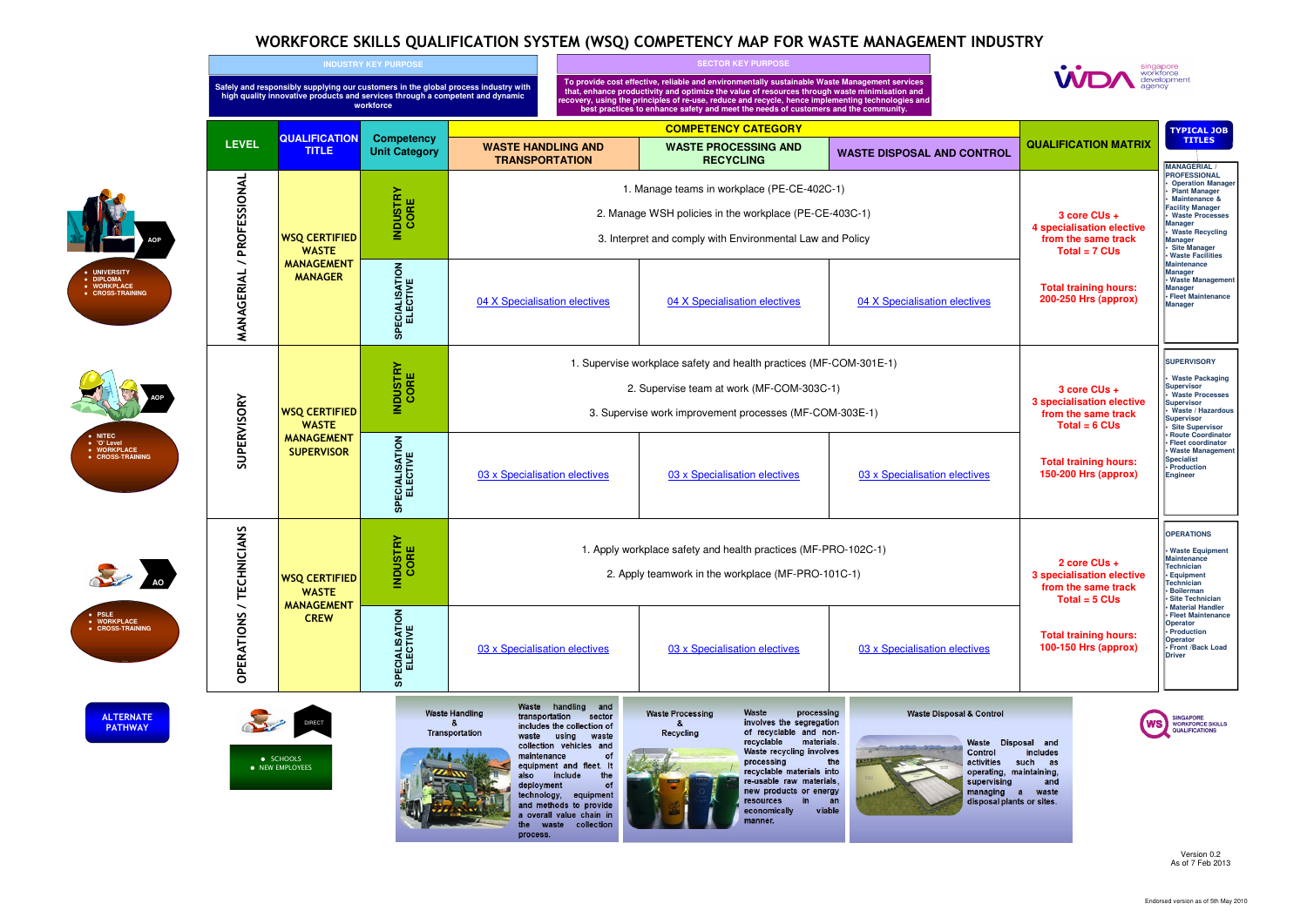## **Industry Core**

| S/N            | <b>Competency Unit</b><br>Code | <b>Competency Unit Title</b>                                 | <b>Course Descriptor</b>                                                                                                                                                                                                                                                                                                                                                                                                                                                                                                                                                                                                                         |
|----------------|--------------------------------|--------------------------------------------------------------|--------------------------------------------------------------------------------------------------------------------------------------------------------------------------------------------------------------------------------------------------------------------------------------------------------------------------------------------------------------------------------------------------------------------------------------------------------------------------------------------------------------------------------------------------------------------------------------------------------------------------------------------------|
|                |                                |                                                              | <b>MANAGERIAL / PROFESSIONAL</b>                                                                                                                                                                                                                                                                                                                                                                                                                                                                                                                                                                                                                 |
|                | PE-CE-402C-1                   | Manage teams in<br>workplace                                 | On completion of this unit, learners will have the knowledge and<br>application skills in participating in work teams and will be able<br>to apply them to the workplace. These skills include relating to<br>team members from a diverse range of backgrounds and<br>abilities, communicating with others, assist team establishment,<br>assist development of a team culture and assist improving team<br>performance                                                                                                                                                                                                                          |
| $\overline{c}$ | PE-CE-403C-1                   | Manage WSH policies<br>in the workplace                      | On completion of this unit, learners will have the knowledge and<br>application skills to apply workplace safety and health<br>procedures and practices to ensure the employees own and<br>others safety at work. These skills include manage Workplace<br>Safety and Health (WSH) and Environmental practices within a<br>workplace environment, including an engineering workplace,<br>oversee and ensure compliance with standards applicable for<br>any work within a WSH system, manage identification of<br>hazards and assessment of risks, manage and apply control<br>measures and manage, maintain and review risk control<br>measures |
| 3              | <b>TBC</b>                     | Interpret and comply<br>with Environmental Law<br>and Policy | On completion of this unit, learners will have the knowledge to<br>ensure compliance with permits, regulation and legislation.                                                                                                                                                                                                                                                                                                                                                                                                                                                                                                                   |
|                |                                |                                                              | <b>SUPERVISORY</b>                                                                                                                                                                                                                                                                                                                                                                                                                                                                                                                                                                                                                               |
| 4              | MF-COM-301E-1                  | Supervise workplace<br>safety and health<br>practices        | On completion of this unit, learners will have the skills and<br>knowledge in planning WSH activities, implement safe work<br>practices and maintain workplace risk control measures at their<br>workplaces                                                                                                                                                                                                                                                                                                                                                                                                                                      |
| 5              | MF-COM-303C-1                  | Supervise team at work                                       | On completion of this unit, learners will have the skills and<br>knowledge in Supervising Teams at Work and be able to put it<br>into practice at their workplaces                                                                                                                                                                                                                                                                                                                                                                                                                                                                               |
| 6              | MF-COM-303E-1                  | Supervise work                                               | On completion of this unit, learners will have the skills and<br>knowledge in identifying improvement goals for work teams,<br>improvement processes implement work improvement processes and standardise<br>improved work processes at their workplaces                                                                                                                                                                                                                                                                                                                                                                                         |
|                |                                |                                                              | <b>OPERATIONS / TECHNICIANS</b>                                                                                                                                                                                                                                                                                                                                                                                                                                                                                                                                                                                                                  |
| $\overline{7}$ | MF-PRO-102C-1                  | Apply workplace safety<br>and health practices               | On completion of this unit, learners will have the skills and<br>knowledge in applying workplace safety and health practices to<br>ensure the safety of oneself and others at work                                                                                                                                                                                                                                                                                                                                                                                                                                                               |
| 8              | MF-PRO-101C-1                  | Apply teamwork in the<br>workplace                           | On completion of this unit, learners will have the skills and<br>knowledge in working as a team and participating in team<br>activities in their work area                                                                                                                                                                                                                                                                                                                                                                                                                                                                                       |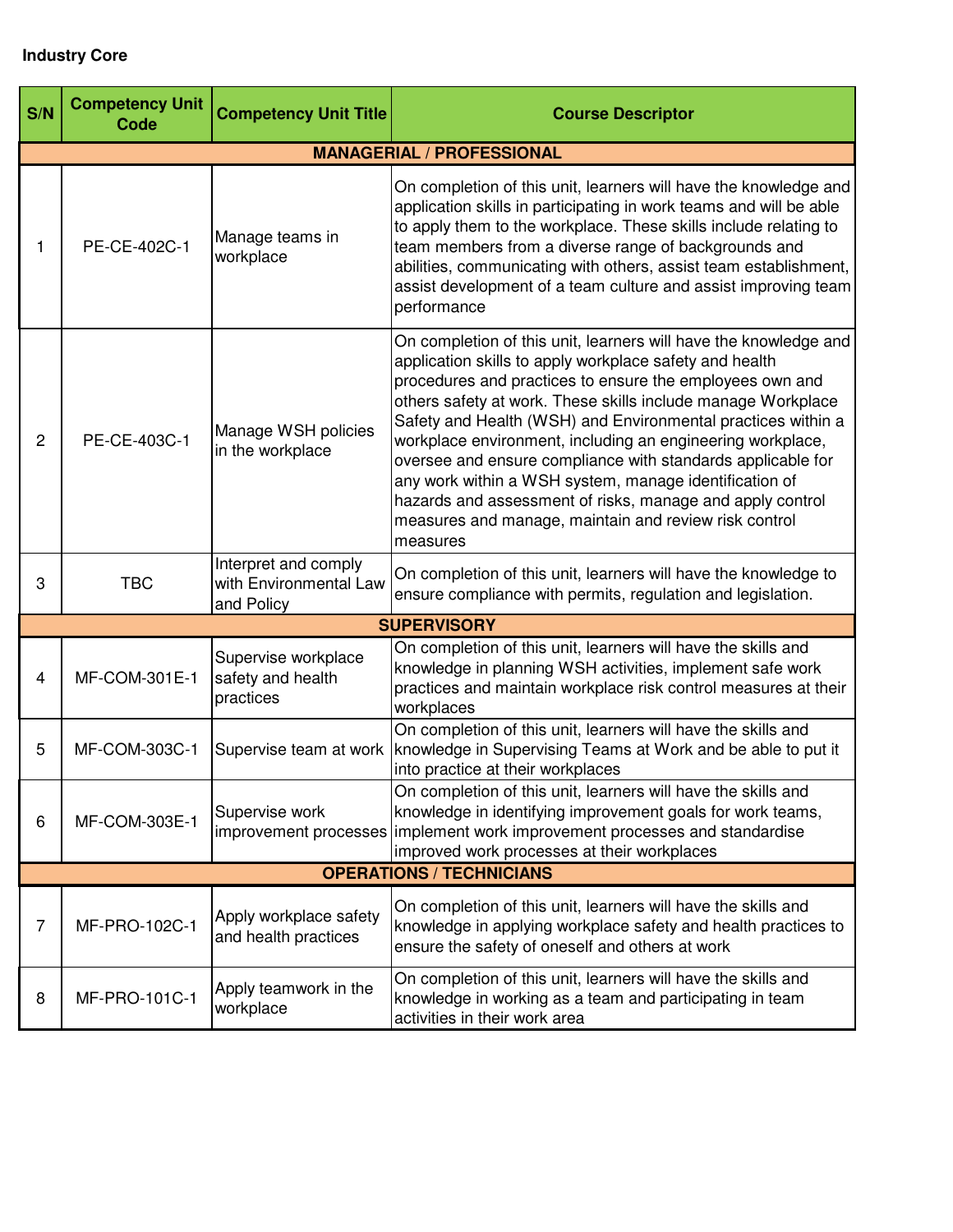#### **WSQ CERTIFIED WASTE MANAGEMENT MANAGERS**

|                |                                |                                                                         |                                                                                                                                                                                                                                                                                                                                                                                                                                                                                                                                                                                                                                                                                                                                                                           | <b>Waste Management Sub-sector</b>                  |                                    |                                       |
|----------------|--------------------------------|-------------------------------------------------------------------------|---------------------------------------------------------------------------------------------------------------------------------------------------------------------------------------------------------------------------------------------------------------------------------------------------------------------------------------------------------------------------------------------------------------------------------------------------------------------------------------------------------------------------------------------------------------------------------------------------------------------------------------------------------------------------------------------------------------------------------------------------------------------------|-----------------------------------------------------|------------------------------------|---------------------------------------|
| S/N            | Competency<br><b>Unit Code</b> | <b>Competency Unit Title</b>                                            | <b>Course Descriptor</b>                                                                                                                                                                                                                                                                                                                                                                                                                                                                                                                                                                                                                                                                                                                                                  | <b>Waste Handling</b><br>&<br><b>Transportation</b> | Waste<br>Processing<br>& Recycling | Waste<br>Disposal &<br><b>Control</b> |
| 1              |                                | Manage waste collections<br>activities                                  | This unit of competency cover the skills and knowledge to plan<br>work assignments and equipment allocations to meet<br>transportation, operations, or production goals. It also includes<br>confer with customers, supervisors, contractors, and other<br>personnel to exchange information and to resolve problems to<br>improve organisational performance                                                                                                                                                                                                                                                                                                                                                                                                             | $\sqrt{ }$                                          |                                    |                                       |
| $\overline{2}$ |                                | Manage waste collection<br>depot                                        | This unit of competency covers the skills and knowledge to<br>oversee the whole operation of waste collection depot from<br>planning of collection route to manpower deployment.                                                                                                                                                                                                                                                                                                                                                                                                                                                                                                                                                                                          | $\sqrt{}$                                           |                                    |                                       |
| 3              |                                | Manage recycling process                                                | This unit of competency covers the skills to oversee recycling<br>pick-up or drop-off programs to ensure compliance with<br>community ordinances. It also includes the coordination of<br>recycling collection schedules to optimize service and efficiency                                                                                                                                                                                                                                                                                                                                                                                                                                                                                                               |                                                     | √                                  |                                       |
| 4              |                                | Manage waste<br>sustainability                                          | This unit of competency covers the skills and knowledge to<br>monitor or track sustainability indicators, such as energy usage,<br>natural resource usage, waste generation and recycling. It<br>includes identifying or procure needed resources to implement<br>sustainability programmes or projects.                                                                                                                                                                                                                                                                                                                                                                                                                                                                  |                                                     | $\sqrt{}$                          |                                       |
| 5              | PI-WM-407E-0                   | Manage waste preparation<br>for re-use                                  | This unit of competency describes the preparation of waste<br>products capable of re-use (scavenging operations). It requires<br>the ability to identify re-usable waste products and organising for<br>this to occur. Personnel are required to identify waste products<br>capable of re-use match client specifications; suitable products<br>are set aside and stored to maintain quality; rejected products<br>are disposed of appropriately. A detailed knowledge is required<br>of waste types able to be re-used; storage methods; causes of<br>product contamination; relevant industry standards, legislation<br>and codes of practice; emergency response procedures; relevant<br>occupational health and safety requirements and environmental<br>legislation. |                                                     | $\sqrt{}$                          |                                       |
| 6              | <b>UK Functional</b><br>Map    | Manage waste treatment<br>and processes                                 | This unit of competency covers the skills and knowledge to<br>establish procedures to audit compliance and assess<br>effectiveness of waste treatment processes and procedures. It<br>also includes establishing procedures for safe handling and<br>containment of waste at treatment facilities and criteria for<br>determining best practice in the treatment and processing of<br>waste.                                                                                                                                                                                                                                                                                                                                                                              |                                                     | $\sqrt{}$                          |                                       |
| $\overline{7}$ |                                | Manage Landfill                                                         | This unit of competency covers the knowledge to implement<br>landfill operational and emergency procedures, and inspect<br>landfill or conduct site audits to ensure adherence to safety and<br>environmental regulations                                                                                                                                                                                                                                                                                                                                                                                                                                                                                                                                                 |                                                     |                                    |                                       |
| 8              |                                | Manage disposal<br>technologies                                         | This unit of competency covers the knowledge to manage waste<br>through technologies to prevent harm to the environment or long<br>term progressive damage to health. It also includes<br>understanding to review, evaluate and report on technological<br>developments for potential application to waste management<br>within the organisation.                                                                                                                                                                                                                                                                                                                                                                                                                         |                                                     |                                    |                                       |
| 9              | PI-WM-408E-0                   | Review, evaluate and<br>document waste<br>assessment findings           | This unit of competency covers the review and evaluation of<br>waste assessment findings, and documentation of evaluation<br>and findings made. It requires the ability to review and evaluate<br>company/client waste practices and issues that impact upon their<br>operations.                                                                                                                                                                                                                                                                                                                                                                                                                                                                                         |                                                     |                                    |                                       |
| 10             |                                | Manage fleet operations                                                 | This unit of competency covers ability to direct, supervise and<br>coordinate activities to enforce safety rules and regulations of<br>transportation. It also includes planning, organising and<br>managing the work of subordinate staff to ensure that the work is<br>accomplished in a manner consistent with organizational<br>requirements.                                                                                                                                                                                                                                                                                                                                                                                                                         | $\sqrt{}$                                           | $\sqrt{}$                          |                                       |
| 11             |                                | Manage fleet maintenance                                                | This unit of competency covers the skills and knowledge to<br>supervise and coordinate the activities of mechanics, installers,<br>and repairers. It also includes developing, implementing and<br>evaluating maintenance policies and procedures to improve fleet<br>equipment systems.                                                                                                                                                                                                                                                                                                                                                                                                                                                                                  | $\sqrt{}$                                           | $\sqrt{}$                          |                                       |
| 12             |                                | Manage energy recovery                                                  | This unit of competency covers the skills and knowledge to<br>identify the energy savings opportunities and make<br>recommendations to achieve more energy efficient operation.                                                                                                                                                                                                                                                                                                                                                                                                                                                                                                                                                                                           |                                                     | $\sqrt{}$                          |                                       |
| 13             | PI-WM-409E-0                   | Select and obtain waste<br>management plant,<br>equipment and materials | This unit of competency covers selection of all types of waste<br>management plant, equipment and materials and associated<br>procurement procedures. Personnel are required to identify<br>services to be provided, determine performance characteristics<br>of plant, equipment and materials, ensure access to plant<br>equipment and materials and maintain up-to-date information on<br>industry plant, equipment and materials.                                                                                                                                                                                                                                                                                                                                     |                                                     |                                    |                                       |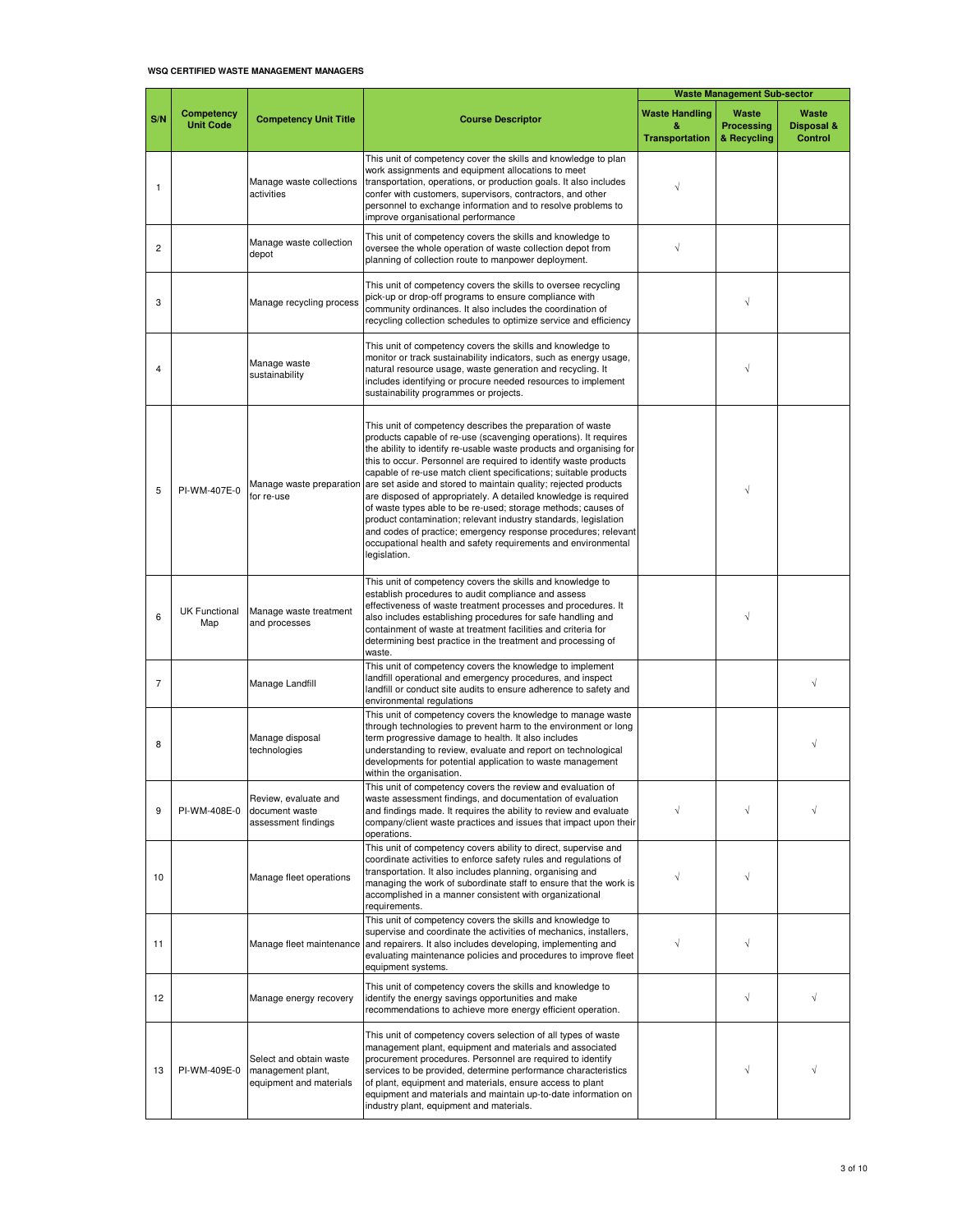#### **WSQ CERTIFIED WASTE MANAGEMENT MANAGERS**

|     |                                       |                                                          |                                                                                                                                                                                                                                                                                                                                                                                                                                                                              | <b>Waste Management Sub-sector</b>                  |                                           |                                       |
|-----|---------------------------------------|----------------------------------------------------------|------------------------------------------------------------------------------------------------------------------------------------------------------------------------------------------------------------------------------------------------------------------------------------------------------------------------------------------------------------------------------------------------------------------------------------------------------------------------------|-----------------------------------------------------|-------------------------------------------|---------------------------------------|
| S/N | <b>Competency</b><br><b>Unit Code</b> | <b>Competency Unit Title</b>                             | <b>Course Descriptor</b>                                                                                                                                                                                                                                                                                                                                                                                                                                                     | <b>Waste Handling</b><br>&<br><b>Transportation</b> | Waste<br><b>Processing</b><br>& Recycling | Waste<br>Disposal &<br><b>Control</b> |
| 14  |                                       | Manage maintenance of<br>waste equipment &<br>facilities | This unit of competency covers the skills and knowledge to<br>manage the maintenance of machines, mechanical equipment,<br>or the structure of an establishment in repair. In addition, it is<br>necessary to demonstrate the ability to repair or replace<br>defective equipment parts, using hand tools and power tools,<br>and reassemble equipment.                                                                                                                      |                                                     |                                           |                                       |
| 15  | <b>UK Functional</b><br>Map           | Forecast future demand                                   | This unit of competency covers the skills and knowledge to<br>forecast trends in new waste management technologies and<br>techniques. It also includes the skills and knowledge to forecast<br>the demand for products and outputs derived from waste and<br>waste management services.                                                                                                                                                                                      |                                                     | $\sqrt{}$                                 |                                       |
| 16  | <b>UK Functional</b><br>Map           | Manage waste<br>management facilities                    | This unit of competency covers the skills and knowledge to<br>maintain the efficiency of operation on sites, manage plants and<br>equipments and control on-site access and security to minimise<br>nuisance and maintain agreed standards of cleanliness and<br>good order monitoring and management services.                                                                                                                                                              |                                                     | $\sqrt{}$                                 |                                       |
| 17  |                                       | Plan mode of disposal                                    | This unit of competency describes the planning of disposal<br>operations and monitoring activities undertaken at a waste site<br>(including testing). This may include long-term monitoring<br>(including post-closure management).                                                                                                                                                                                                                                          | $\sqrt{}$                                           |                                           |                                       |
| 18  |                                       | Manage waste<br>management solution                      | This unit of competency describes the development of waste<br>management strategies for clients to meet their individual needs.<br>It requires the ability to analyse practices and develop strategies<br>by working effectively with clients. These work functions would<br>be carried out under minimal supervision within organisational<br>quidelines.                                                                                                                   | $\sqrt{}$                                           |                                           |                                       |
| 19  |                                       | Manage waste storage                                     | This unit of competency covers the skills and knowledge to<br>supervise and coordinate the activities of waste storage prior to<br>transport and<br>further treatment or disposal. The unit also covers the long-term<br>storage of wastes that are unable to be disposed of in any other<br>way. This unit requires the ability to organise activity and apply<br>safe work practices.                                                                                      | $\sqrt{}$                                           |                                           |                                       |
| 20  |                                       | Manage green work<br>activities                          | This unit of competency covers the skills and knowledge to<br>create and implement methods to market green products and<br>services. It also includes development of comprehensive<br>marketing strategies, using knowledge of green energy products,<br>markets, and regulations.                                                                                                                                                                                           | $\sqrt{}$                                           |                                           |                                       |
| 21  |                                       | Manage waste education                                   | This unit of competency covers all contexts in which information<br>may be provided to clients on education to public on waste<br>management issues.                                                                                                                                                                                                                                                                                                                         | $\sqrt{}$                                           | $\sqrt{ }$                                | $\sqrt{}$                             |
| 22  |                                       | Manage plant safety and<br>operations                    | This unit of competency covers the skills and knowledge to<br>develop a site safety plan where operation can be carried out<br>safely according to organisation procedures.                                                                                                                                                                                                                                                                                                  | $\sqrt{ }$                                          | $\sqrt{}$                                 | $\sqrt{}$                             |
| 23  |                                       | Manage logistics                                         | This unit of competency covers the skills and knowledge to plan,<br>direct, or coordinate purchasing, warehousing, distribution, or<br>planning services. It also includes the skills to manage logistics<br>personnel and logistics systems and direct daily operations.                                                                                                                                                                                                    | $\sqrt{}$                                           | $\sqrt{}$                                 |                                       |
| 24  |                                       | Plan environmental safety<br>and control                 | This unit of competency covers the skills and knowledge to<br>design and plan duties in the prevention, control, and<br>remediation of environmental health hazards. It also includes the<br>ability to inspect industrial and municipal facilities and programs<br>to evaluate operational effectiveness and ensure compliance<br>with environmental regulations.                                                                                                           | $\sqrt{}$                                           | $\sqrt{}$                                 |                                       |
| 25  | PI-PRO-401C-0                         | Manage process resource<br>planning                      | This unit of competency covers management of human and<br>physical resources in accordance with planned business<br>strategies. It includes analysing resource requirements,<br>developing resource plans, allocating resources, and reviewing<br>and reporting on resource usage to meet business objectives                                                                                                                                                                | $\sqrt{}$                                           | $\sqrt{}$                                 |                                       |
| 26  |                                       | Organize waste<br>management operation                   | This unit of competency describes the monitoring of waste<br>management operations including the allocation of work to<br>personnel. This unit is applicable where supervision of a small<br>field work team is required. Personnel are required to identify<br>work requirements; organise equipment and materials; allocate<br>work areas and activities; provide suitable training and<br>assessment opportunities; and document waste management<br>organisational plan. | $\sqrt{}$                                           | $\sqrt{}$                                 |                                       |
| 27  | <b>UK Functional</b><br>Map           | Develop technology<br>solutions                          | This unit of competency cover the skills and knowledge to<br>review, evaluate and report on technological developments for<br>their potential application to waste management and also, to<br>commission research into potentially useful waste management<br>technologies.                                                                                                                                                                                                  | $\sqrt{}$                                           | $\sqrt{}$                                 |                                       |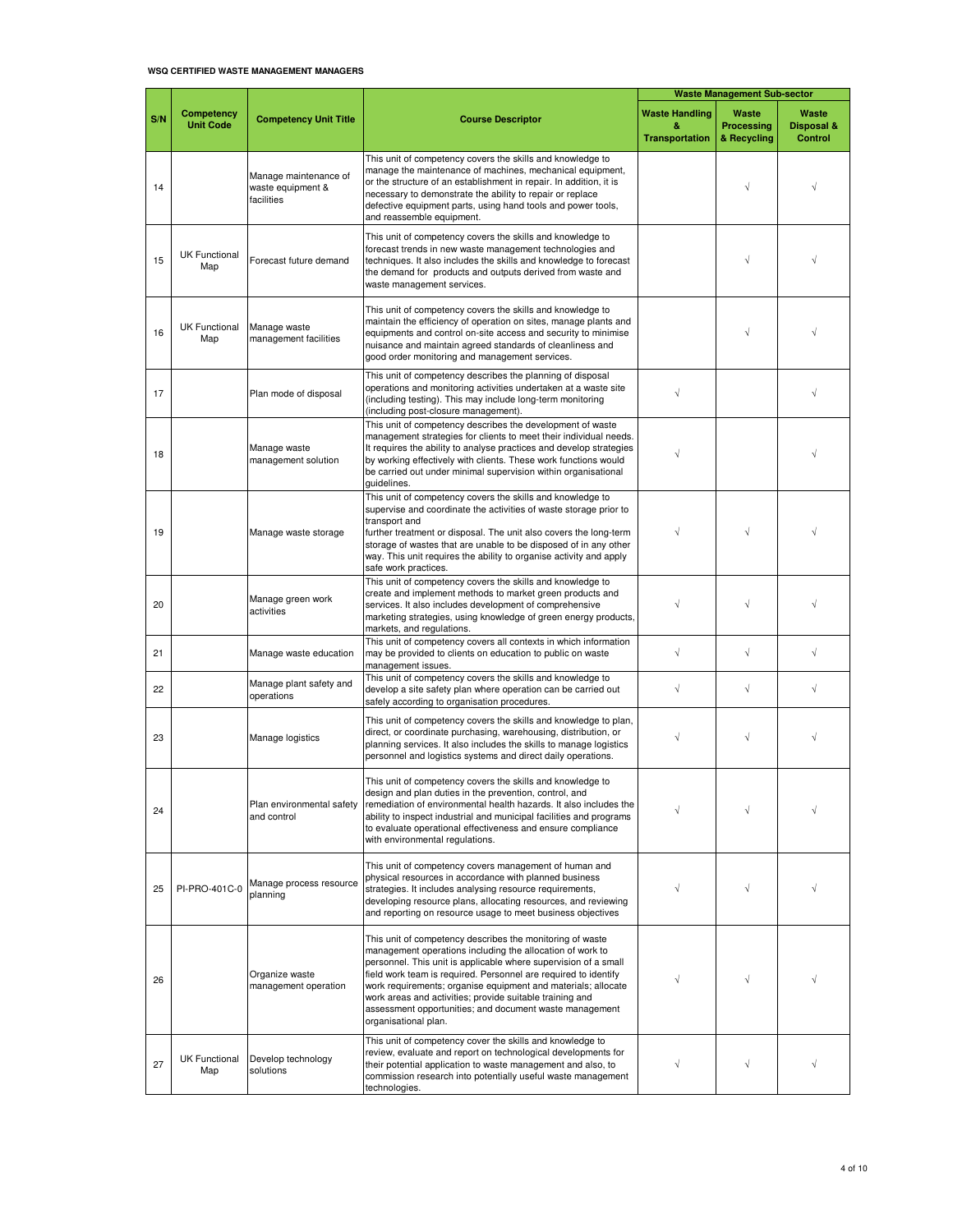#### **WSQ CERTIFIED WASTE MANAGEMENT MANAGERS**

|     |                                |                                                                                                            |                                                                                                                                                                                                                                                                                                                                                                                                      |                                                      | <b>Waste Management Sub-sector</b> |                                |
|-----|--------------------------------|------------------------------------------------------------------------------------------------------------|------------------------------------------------------------------------------------------------------------------------------------------------------------------------------------------------------------------------------------------------------------------------------------------------------------------------------------------------------------------------------------------------------|------------------------------------------------------|------------------------------------|--------------------------------|
| S/N | Competency<br><b>Unit Code</b> | <b>Competency Unit Title</b>                                                                               | <b>Course Descriptor</b>                                                                                                                                                                                                                                                                                                                                                                             | <b>Waste Handling</b><br>2.<br><b>Transportation</b> | Waste<br>Processing<br>& Recycling | Waste<br>Disposal &<br>Control |
| 28  | UK Functional<br>Map           | Manage risk assessment                                                                                     | This unit of competency cover the skills and knowledge to<br>identify, assess and advice on the management and mitigation of<br>operational risk. It also includes the establishment of<br>contingency arrangements to minimise operational impact of<br>incidents and emergencies.                                                                                                                  |                                                      |                                    |                                |
| 29  | <b>UK Functional</b><br>Map    | Develop organisational<br>strategies for changes in<br>waste management<br>services including<br>equipment | This unit of competency cover the skills and knowledge to<br>develop business strategies, seek and obtain funding and<br>develop compliance strategies to manage change.                                                                                                                                                                                                                             |                                                      |                                    |                                |
| 30  | <b>UK Functional</b><br>Map    | Plan methods for<br>assessment, evaluation,<br>sorting and storage of<br>waste                             | This unit of competency cover the skills and knowledge to<br>establish criteria for determining recoverable and non-<br>recoverable materials and estimating value. It also includes<br>specify procedures for safe handling of materials, storage of<br>hazardous materials and establishing procedures for identifying<br>and dealing with hazardous, contaminated and rejected waste<br>material. |                                                      |                                    |                                |
| 31  | <b>UK Functional</b><br>Map    | Manage integrated waste<br>management and quality<br>assurance systems                                     | This unit of competency covers the skills and knowledge to<br>prepare waste audit, evaluating waste management option for<br>optimum solution, specifying methods and procedures for quality<br>assuring waste management system and developing procedures<br>and quidance for implementation and monitoring.                                                                                        | $\sqrt{}$                                            |                                    |                                |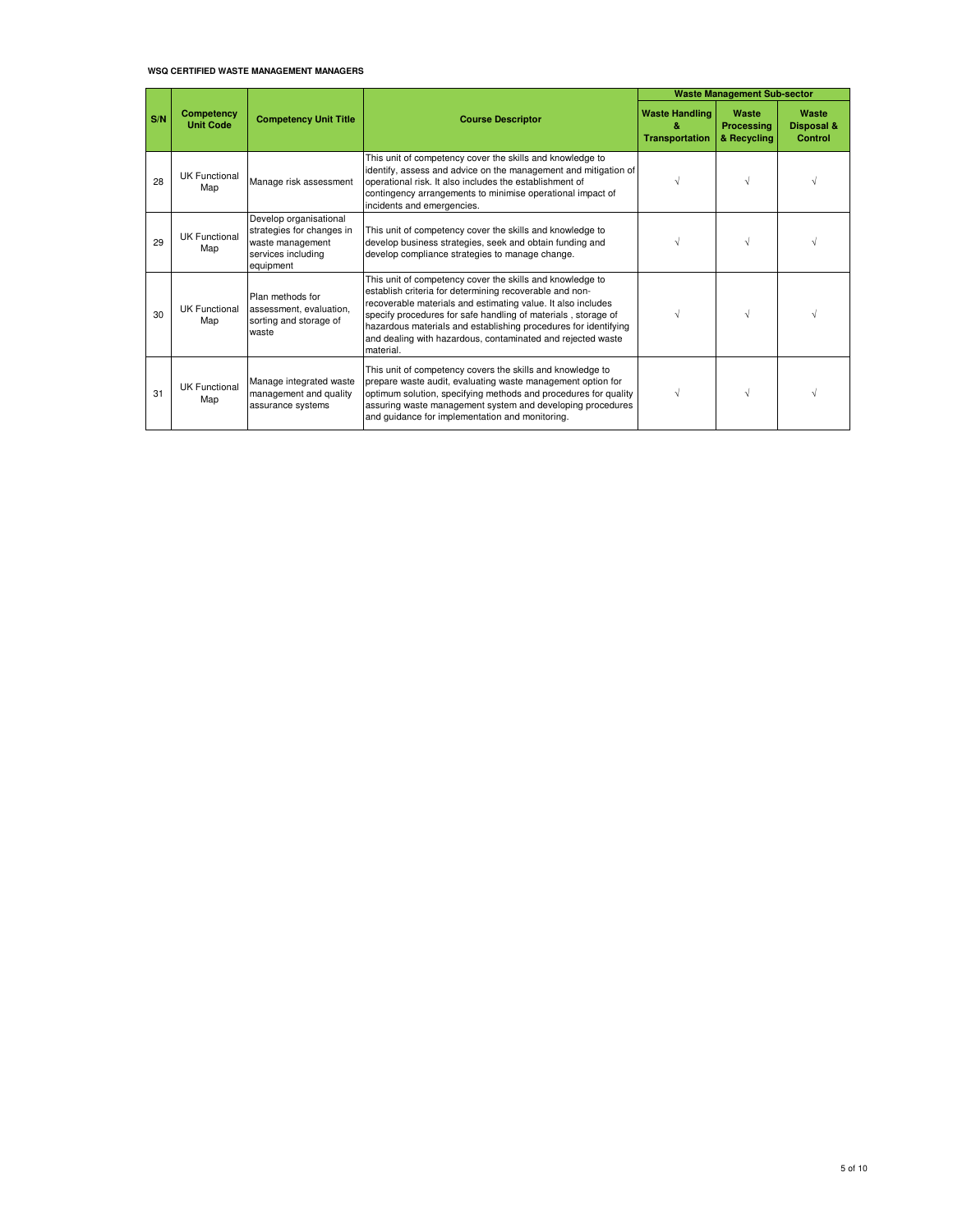#### **WSQ CERTIFIED WASTE MANAGEMENT SUPERVISORS**

|                |                                |                                                                                         |                                                                                                                                                                                                                                                                                                                                                   | <b>Waste Management Sub-sector</b> |                                  |                                    |
|----------------|--------------------------------|-----------------------------------------------------------------------------------------|---------------------------------------------------------------------------------------------------------------------------------------------------------------------------------------------------------------------------------------------------------------------------------------------------------------------------------------------------|------------------------------------|----------------------------------|------------------------------------|
| S/N            | Competency<br><b>Unit Code</b> | <b>Competency Unit Title</b>                                                            | <b>Course Descriptor</b>                                                                                                                                                                                                                                                                                                                          | <b>Waste Handling</b><br>&         | Waste<br><b>Processing &amp;</b> | <b>Waste Disposal</b><br>& Control |
| $\mathbf{1}$   |                                | Handle customer inquiry and<br>complaints on waste collection<br>and recycling services | This unit involves the skills and knowledge<br>to respond effectively to client inquiries or<br>complaints regarding company services.                                                                                                                                                                                                            | <b>Transportation</b><br>$\sqrt{}$ | <b>Recycling</b>                 |                                    |
| 2              |                                | Supervise recycling process                                                             | This unit of competency covers the skills<br>and knowledge to supervise recycling<br>technicians or other recycling operations<br>employees and assigning of truck drivers or<br>recycling technicians to routes                                                                                                                                  |                                    | $\sqrt{}$                        |                                    |
| 3              |                                | Implement green work<br>activities                                                      | This unit of competency cover the skills and<br>knowledge to implement methods to market<br>green products and services. It also includes<br>the ability to conduct research on consumer<br>opinions and marketing strategies related to<br>green energy technologies.                                                                            |                                    | V                                |                                    |
| 4              |                                | Supervise waste recycling and<br>treatment process                                      | This unit of competency cover the skills and<br>knowledge to supervise reprocessing and<br>treatment operation                                                                                                                                                                                                                                    |                                    | $\sqrt{}$                        |                                    |
| 5              |                                | Supervise plant equipment<br>operation                                                  | This unit of competency covers the skills<br>and knowledge to monitor equipment<br>operation and performance and make<br>necessary adjustments to ensure optimal<br>performance. It also involves basic<br>understanding on how to perform equipment<br>maintenance and repair as necessary                                                       |                                    |                                  |                                    |
| 6              |                                | Supervise disposal of waste                                                             | This unit of competency describes the<br>various maintenance functions carried out at<br>a waste site such as identifying maintenance<br>work to be undertaken on waste site from<br>physical observation of site environment,<br>maintenance schedule and job requirements                                                                       |                                    |                                  |                                    |
| $\overline{7}$ |                                | Supervise logistics                                                                     | This unit of competency covers the skills<br>and knowledge to direct inbound and<br>outbound logistics operations, such as<br>transportation or warehouse activities, safety<br>performance, and logistics quality<br>management.                                                                                                                 |                                    |                                  |                                    |
| 8              |                                | Conduct lab test on waste                                                               | This unit of competency covers the skills<br>and knowledge to collect samples of<br>industrial waste to conduct tests on pollutant<br>levels and identify sources of pollution.                                                                                                                                                                   |                                    |                                  |                                    |
| 9              |                                | Plan and evaluate<br>maintenance of treatment<br>facilities                             | This unit of competency covers the provision<br>of minor maintenance and repairs on waste<br>processing plant and facilities.                                                                                                                                                                                                                     |                                    |                                  | √                                  |
| 10             | PI-WM-303E-0                   | Implement waste management<br>plan                                                      | This unit of competency describes the<br>implementation of a waste management<br>plan. It requires the ability to plan and<br>coordinate activity. These work functions<br>would be carried out under routine<br>supervision within organisational guidelines.                                                                                    |                                    |                                  |                                    |
| 11             |                                | Supervise general waste<br>containment                                                  | This unit of competency covers the skills<br>and knowledge to observe machine<br>operations to ensure quality and conformity<br>of filled or packaged products to standards.                                                                                                                                                                      | $\sqrt{ }$                         | $\sqrt{}$                        |                                    |
| 12             | Map                            | UK Functional Supervise waste management<br>facilities and services                     | This unit of competency describes the skills<br>and knowledge required to supervise waste<br>management facilities. This competency<br>may be expected to apply to a worker who<br>has significant team-leading responsibilities.<br>This unit would usually be carried out under<br>managerial supervision, within<br>organisational guidelines. |                                    | $\sqrt{}$                        |                                    |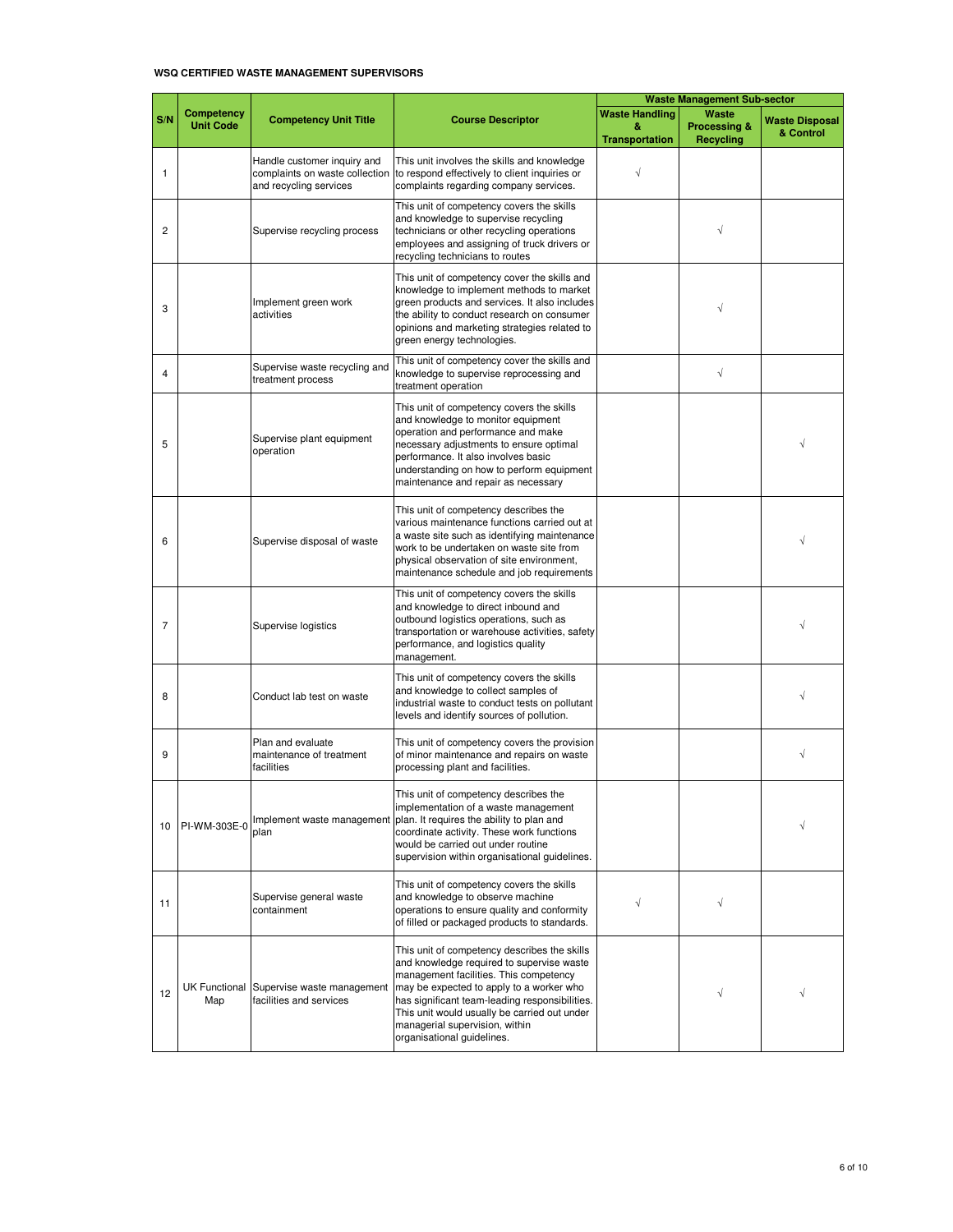#### **WSQ CERTIFIED WASTE MANAGEMENT SUPERVISORS**

|     |                                |                                                                          |                                                                                                                                                                                                                                                                           |                                                      | <b>Waste Management Sub-sector</b>        |                                    |
|-----|--------------------------------|--------------------------------------------------------------------------|---------------------------------------------------------------------------------------------------------------------------------------------------------------------------------------------------------------------------------------------------------------------------|------------------------------------------------------|-------------------------------------------|------------------------------------|
| S/N | Competency<br><b>Unit Code</b> | <b>Competency Unit Title</b>                                             | <b>Course Descriptor</b>                                                                                                                                                                                                                                                  | <b>Waste Handling</b><br>R.<br><b>Transportation</b> | Waste<br>Processing &<br><b>Recycling</b> | <b>Waste Disposal</b><br>& Control |
| 13  |                                | Supervise drivers                                                        | This unit of competency covers the<br>supervise and coordinate the activities of<br>drivers. In addition, it is necessary to<br>demonstrate the ability to counsel<br>employees about work-related issues and<br>assist employees to correct job-skill<br>deficiencies    |                                                      |                                           |                                    |
| 14  |                                | Plan, coordinate and supervise<br>PI-WM-303E-1 waste collection<br>route | This unit of competency covers the skills<br>and knowledge to plan for direct and indirect<br>waste collection using rear end loaders and<br>hook lift trucks from designated places. It<br>also covers the skills and knowledge to<br>participate in rerouting exercise. |                                                      | $\sqrt{ }$                                |                                    |
| 15  |                                | Supervise waste collection<br>vehicle depot environment                  | This unit of competency cover the skills and<br>knowledge to supervise the premises of<br>depot and demonstrate the ability to analyze<br>chart and work orders.                                                                                                          |                                                      | V                                         |                                    |
| 16  |                                | Supervise environmental<br>pollution control compliance                  | This unit of competency covers the skills<br>and knowledge to prepare, review, and<br>update environmental investigation and<br>recommendation reports.                                                                                                                   |                                                      |                                           |                                    |
| 17  |                                | Supervise collection and<br>handling of toxic industrial<br>waste        | This unit of competency covers the skills<br>and knowledge to oversee the collection and<br>handling of hazardous waste observing<br>prescribed safety procedures.                                                                                                        |                                                      | V                                         |                                    |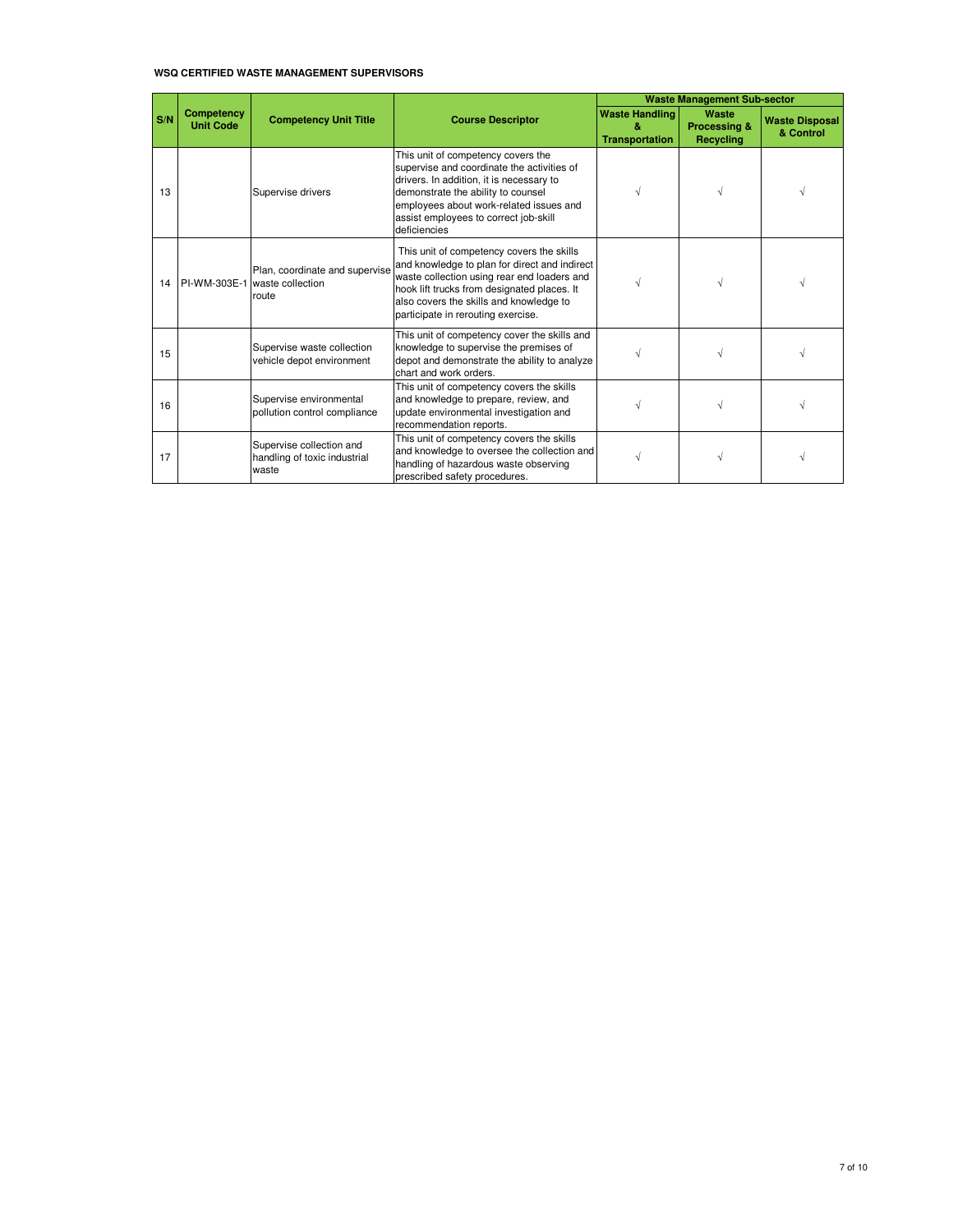### **WSQ CERTIFIED WASTE MANAGEMENT CREW**

|                   |                                |                                                                            |                                                                                                                                                                                                                                                                                                                      |                                                     | <b>Waste Management Sub-sector</b>                   |                                    |
|-------------------|--------------------------------|----------------------------------------------------------------------------|----------------------------------------------------------------------------------------------------------------------------------------------------------------------------------------------------------------------------------------------------------------------------------------------------------------------|-----------------------------------------------------|------------------------------------------------------|------------------------------------|
| S/N               | Competency<br><b>Unit Code</b> | <b>Competency Unit Title</b>                                               | <b>Course Descriptor</b>                                                                                                                                                                                                                                                                                             | <b>Waste Handling</b><br>&<br><b>Transportation</b> | Waste<br><b>Processing &amp;</b><br><b>Recycling</b> | <b>Waste Disposal</b><br>& Control |
| $\mathbf{1}$      |                                | Perform bulky waste<br>removal services                                    | This unit of competency cover the skills and<br>knowledge to carry out bulky waste<br>collection services                                                                                                                                                                                                            | $\sqrt{}$                                           |                                                      |                                    |
| $\overline{c}$    |                                | Perform collection of<br>general waste from<br>medical health institutions | This unit of competency cover the skills and<br>knowledge to carry out collection of toxic<br>and biohazard waste from medical health<br>institutions                                                                                                                                                                | $\sqrt{}$                                           |                                                      |                                    |
| 3                 |                                | Perform rubber tyre<br>recycling process                                   | This unit of competency cover the skills and<br>knowledge to carry out recycling of rubber<br>tyre                                                                                                                                                                                                                   |                                                     | √                                                    |                                    |
| 4                 |                                | Perform recycling of<br>construction waste                                 | This unit of competency cover the skills and<br>knowledge to carry out construction waste<br>recycling                                                                                                                                                                                                               |                                                     | √                                                    |                                    |
| 5                 |                                | Perform waste oil<br>recycling process                                     | This unit of competency cover the skills and<br>knowledge to carry out waste oil recycling in<br>a safe working environment                                                                                                                                                                                          |                                                     | $\sqrt{}$                                            |                                    |
| 6                 |                                | Perform waste food<br>recycling process                                    | This unit of competency cover the skills and<br>knowledge to carry out the skills and<br>knowledge to carry out waste food recycling                                                                                                                                                                                 |                                                     | √                                                    |                                    |
| $\overline{7}$    |                                | Perform waste metal<br>recycling process                                   | This unit of competency cover the skills and<br>knowledge to carry out the skills and<br>knowledge to carry out waste metal<br>recycling                                                                                                                                                                             |                                                     | √                                                    |                                    |
| 8                 |                                | Perform waste plastic<br>recycling process                                 | This unit of competency cover the skills and<br>knowledge to carry out the skills and<br>knowledge to carry out waste plastic<br>recycling                                                                                                                                                                           |                                                     | $\sqrt{}$                                            |                                    |
| 9                 |                                | Perform waste paper<br>recycling process                                   | This unit of competency cover the skills and<br>knowledge to carry out the skills and<br>knowledge to carry out waste paper<br>recycling                                                                                                                                                                             |                                                     | √                                                    |                                    |
| 10                |                                | Perform waste glass<br>recycling process                                   | This unit of competency cover the skills and<br>knowledge to carry out the skills and<br>knowledge to carry out waste glass<br>recycling                                                                                                                                                                             |                                                     | √                                                    |                                    |
| 11                |                                | Sort fine specific waste<br>streams                                        | This unit of competency cover the skills and<br>knowledge to carry out the skills and<br>knowledge to perform sorting operation<br>according to the type, condition and quality.                                                                                                                                     |                                                     | $\sqrt{}$                                            |                                    |
| $12 \overline{ }$ |                                | Perform waste<br>management control                                        | This unit of competency cover the skills and<br>knowledge to conduct waste management<br>operations                                                                                                                                                                                                                  |                                                     |                                                      | $\sqrt{}$                          |
| 13                |                                |                                                                            | This unit of competency covers the skills<br>and knowledge to inspect equipment or<br>Perform site maintenance monitor operating conditions, meters, and<br>gauges to determine load requirements and<br>detect malfunctions                                                                                         |                                                     |                                                      | $\sqrt{}$                          |
| 14                |                                | control                                                                    | This unit of competency covers the skills<br>and knowledge to identify, remove, pack,<br>Perform hazardous waste transport, or dispose of hazardous materials,<br>including asbestos, lead-based paint, waste<br>oil, fuel, transmission fluid, radioactive<br>materials, contaminated soil                          |                                                     |                                                      |                                    |
| 15                |                                | Perform waste treatment                                                    | This unit of competency describes the<br>processing or treatment of waste which<br>includes identifying and checking of waste<br>types for processing to ensure absence of<br>non-conforming waste streams and<br>maintaining visual observation of processing<br>to ensure safe operation and optimal<br>processing |                                                     |                                                      |                                    |
| 16                |                                | Perform wastewater<br>treatment                                            | This unit of competency covers the disposal<br>of wastewater to sewer. Waste water may<br>be the outcome of treatment at a waste<br>processing facility, treatment plant, or<br>industry source                                                                                                                      |                                                     |                                                      |                                    |
| 17                |                                | Operate plants and<br>machinery                                            | This unit of competency cover the skills and<br>knowledge to operate mechanical, electrical<br>and turbine generating plant and equipment<br>and the ability to response to accidents and<br>emergencies                                                                                                             |                                                     |                                                      |                                    |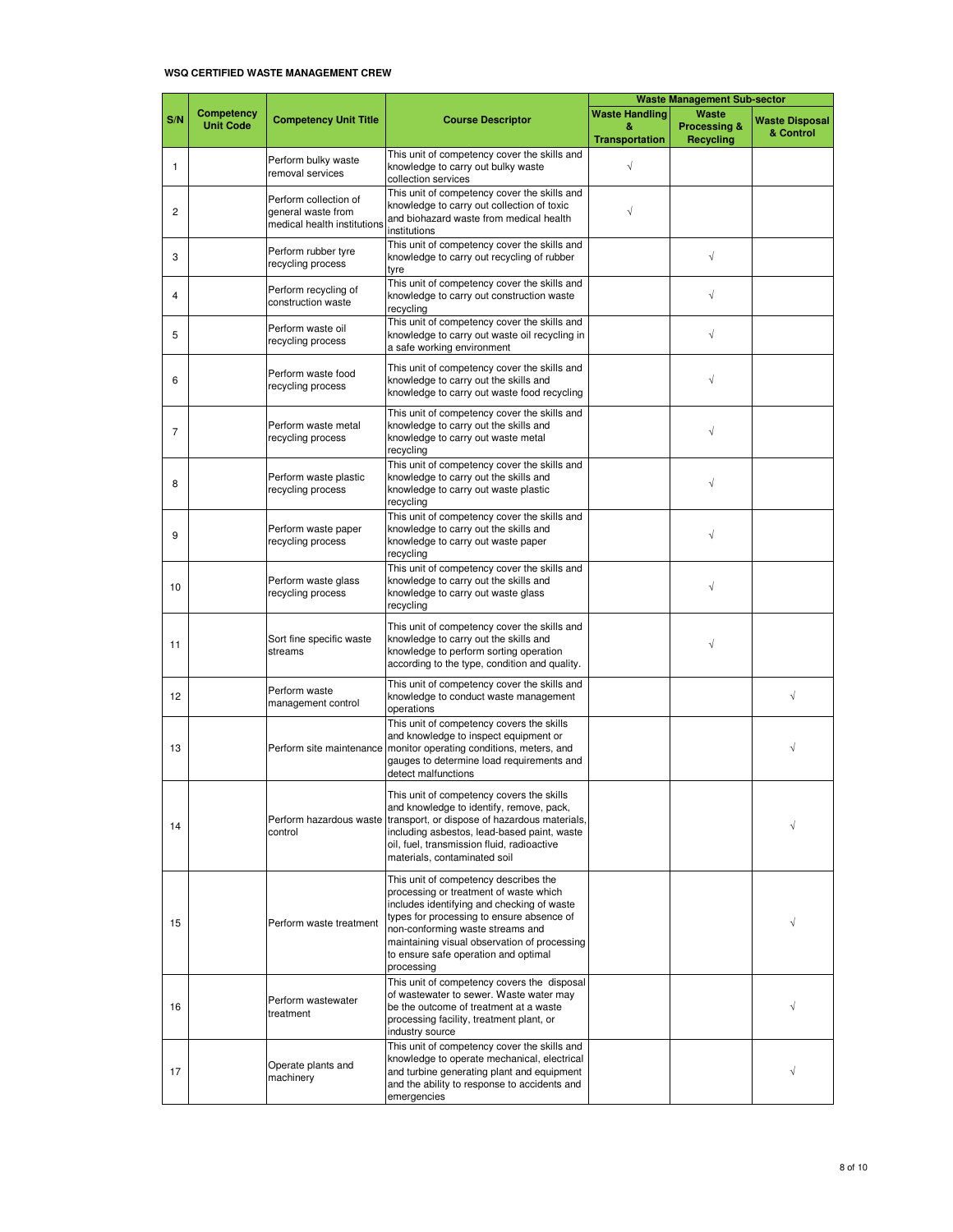#### **WSQ CERTIFIED WASTE MANAGEMENT CREW**

|     |                                       |                                                          |                                                                                                                                                                                                                                                                                                                                                                                                                                                                                                                                                                             |                                                     | <b>Waste Management Sub-sector</b>                   |                                    |
|-----|---------------------------------------|----------------------------------------------------------|-----------------------------------------------------------------------------------------------------------------------------------------------------------------------------------------------------------------------------------------------------------------------------------------------------------------------------------------------------------------------------------------------------------------------------------------------------------------------------------------------------------------------------------------------------------------------------|-----------------------------------------------------|------------------------------------------------------|------------------------------------|
| S/N | <b>Competency</b><br><b>Unit Code</b> | <b>Competency Unit Title</b>                             | <b>Course Descriptor</b>                                                                                                                                                                                                                                                                                                                                                                                                                                                                                                                                                    | <b>Waste Handling</b><br>&<br><b>Transportation</b> | Waste<br><b>Processing &amp;</b><br><b>Recycling</b> | <b>Waste Disposal</b><br>& Control |
| 18  | PI-ES-102C-1                          | Respond to emergency<br>situation                        | This unit of competency relates to the<br>appropriate response to emergency<br>situations for any new workers at the<br>workplace, possibly delivered as part of an<br>induction programme. On completion, the<br>learner knows the signals when an<br>emergency situation takes place as well as<br>the proper procedures to follow in order to<br>save oneself from possible injury                                                                                                                                                                                       |                                                     |                                                      |                                    |
| 19  | PI-PRO-104E-1                         | Perform basic<br>maintenance works                       | On completion of this unit, learners will have<br>the knowledge and skills to carry out basic<br>maintenance works in a process plant                                                                                                                                                                                                                                                                                                                                                                                                                                       |                                                     |                                                      | $\sqrt{}$                          |
| 20  | PI-WM-103E-1                          | Carry out collection of<br>sludge and greasy waste       | On completion of this unit, learners will have<br>the knowledge and application skills in<br>preparing for non-toxic sludge and greasy<br>waste collection activities, collecting sludge<br>and greasy waste from grease traps /<br>portable toilets / holding<br>tanks from ships and aircraft / waste sumps,<br>disposing sludge and greasy waste and<br>reinstating tools and equipment.                                                                                                                                                                                 | V                                                   | $\sqrt{}$                                            |                                    |
| 21  | <b>UK Functional</b><br>Map           | Perform waste<br>assessment                              | This unit of competency describes the skills<br>and knowledge required to carry out waste<br>assessment of a generator's waste stream<br>(which includes recycling streams). The<br>assessment process should be conducted in<br>accordance with health and safety<br>principles.                                                                                                                                                                                                                                                                                           |                                                     | $\sqrt{ }$                                           |                                    |
| 22  |                                       | Perform pneumatic<br>collection of waste                 | This unit of competency cover the skills and<br>knowledge to carry out pneumatic waste<br>collection                                                                                                                                                                                                                                                                                                                                                                                                                                                                        | $\sqrt{}$                                           |                                                      | $\sqrt{}$                          |
| 23  |                                       | Perform waste collection                                 | This unit of competency covers the<br>competency to perform waste collection and<br>operate equipment that compresses the<br>collected refuse. It should also demonstrate<br>the ability to inspect trucks prior to beginning<br>routes to ensure safe operating condition                                                                                                                                                                                                                                                                                                  |                                                     | $\sqrt{}$                                            |                                    |
| 24  |                                       | Maintain equipment and<br>facilities                     | This unit of competency covers the<br>maintenance of equipment and facilities. It is<br>intended for operational personnel working<br>in waste collection sector of the waste<br>management industry. Personnel are<br>required to operate equipment, carry out<br>preventive maintenance; and perform<br>inspection                                                                                                                                                                                                                                                        | V                                                   | $\sqrt{}$                                            |                                    |
| 25  | PI-WM-106E-1                          | Operate waste collection<br>vehicle to collect waste     | On completion of this unit, learners will have<br>the knowledge and application skills in<br>preparing work activities for collecting<br>waste, preparing vehicles (hook-lift and rear<br>end loader) for waste collection, operating<br>waste collection vehicles to collect waste<br>and reinstating work area and vehicle at<br>depot / heavy vehicle park                                                                                                                                                                                                               |                                                     |                                                      |                                    |
| 26  | PI-WM-104E-1                          | Carry out collection of<br>waste and recyclable<br>waste | On completion of this unit, learners will have<br>the knowledge and application skills in<br>preparing waste and recyclable waste<br>collection activities, carrying out waste<br>collection from Central refuse chute.<br>Residential / Commercial / Industrial bin<br>centres, Shophouses / Landed property /<br>Bulky waste / Commercial / Industrial waste,<br>carrying out recyclable waste collection from<br>domestic, Commercial and Industrial<br>premises, discharging waste and recyclable<br>waste, and reinstating work area at depot /<br>heavy vehicle park. |                                                     |                                                      |                                    |
| 27  |                                       | Perform industrial waste<br>disposal                     | This unit of competency cover the skills and<br>knowledge to carry out the disposal of<br>industrial waste according to waste disposal<br>requirement<br><u>This unit of competency cover the skins and </u>                                                                                                                                                                                                                                                                                                                                                                | √                                                   |                                                      |                                    |
| 28  |                                       | Perform toxic industrial<br>waste disposal               | knowledge to handle and dispose toxic                                                                                                                                                                                                                                                                                                                                                                                                                                                                                                                                       | $\sqrt{}$                                           | $\sqrt{}$                                            | $\sqrt{}$                          |